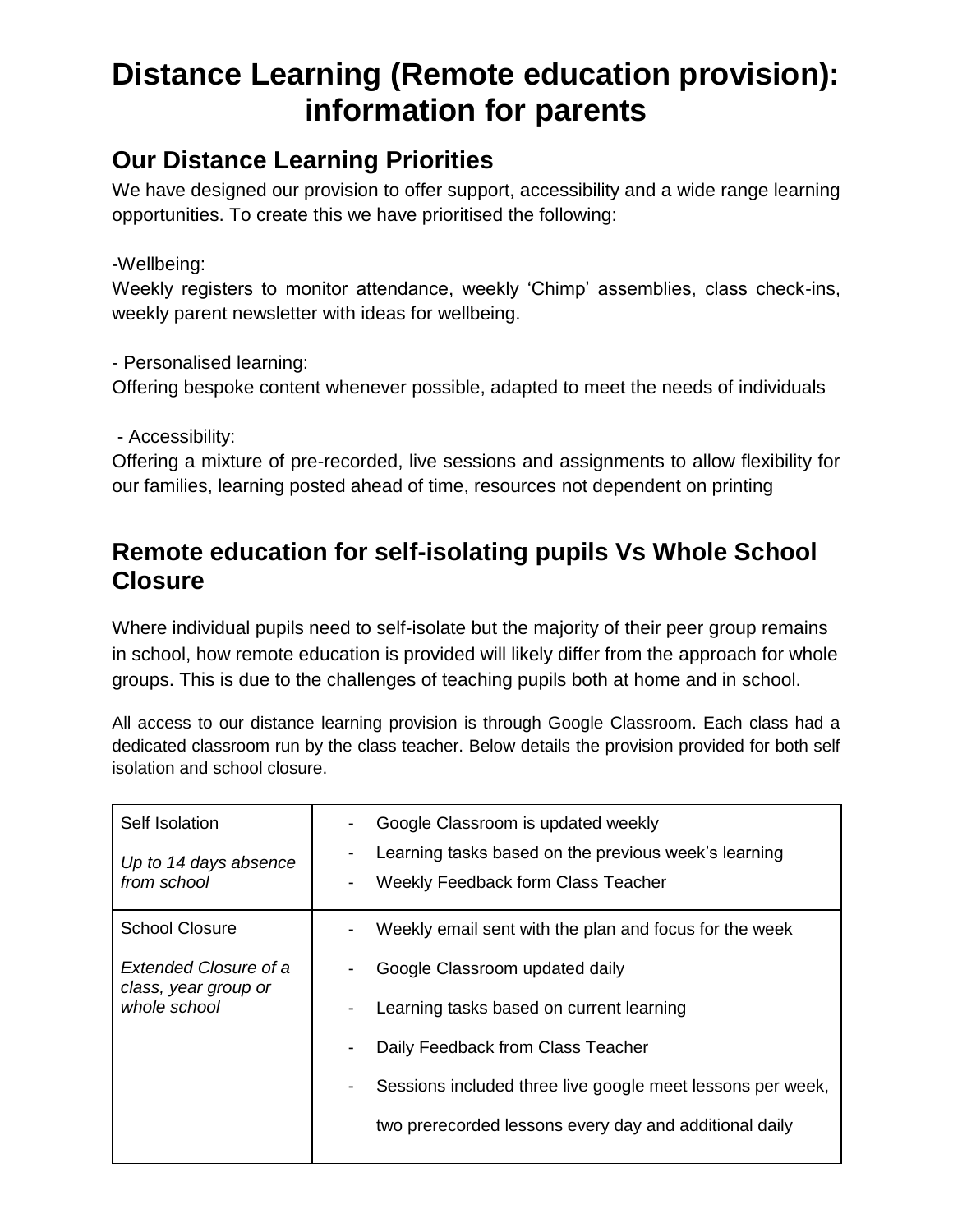| assignments. |
|--------------|
|              |
|              |
|              |
|              |
|              |

### **What should my child expect from immediate remote education on the first day or two of pupils being sent home?**

Through your child's google classroom you will be able to access all the materials needed to support your child's learning at home.

# **The Distance Learning (remote) curriculum: What is taught to pupils at home**

We teach the same curriculum as we do in school. However, this is adapted to suit distance learning. Following the last lockdown we have prioritised Reading, Writing and Maths.

Some sessions are delivered live, with pupils interacting with their teacher and peers through online instruction. Other sessions are pre recorded to allow families flexibility in accessing the content. These involve moments to "stop and think/do" during the session and a follow up activity. We have reduced our coverage to allow greater depth and choice to suit learning at home e.g. we cover 2 wider curriculum subjects a week.

Below is the provision across each key stage:

| <b>Nursery</b> | Daily story and singing session<br>-<br>Daily Phonics session<br>$\overline{\phantom{a}}$<br>Sessions across the week to develop: fine and gross motor, mark<br>$\overline{\phantom{a}}$<br>making, communication and counting skills |  |  |  |  |  |  |
|----------------|---------------------------------------------------------------------------------------------------------------------------------------------------------------------------------------------------------------------------------------|--|--|--|--|--|--|
|                | Daily PE activity<br>$\blacksquare$                                                                                                                                                                                                   |  |  |  |  |  |  |
|                | Daily Play at Home Investigation<br>$\blacksquare$                                                                                                                                                                                    |  |  |  |  |  |  |
|                | Weekly Assemblies (two per week)<br>$\overline{\phantom{a}}$                                                                                                                                                                          |  |  |  |  |  |  |
|                | Weekly Wellcomm sessions developing speech and language                                                                                                                                                                               |  |  |  |  |  |  |
|                | <b>Additional Generic Tasks:</b>                                                                                                                                                                                                      |  |  |  |  |  |  |
|                | Daily Reading                                                                                                                                                                                                                         |  |  |  |  |  |  |
| Reception      | Daily story<br>$\qquad \qquad \blacksquare$                                                                                                                                                                                           |  |  |  |  |  |  |
|                | Daily Phonics session                                                                                                                                                                                                                 |  |  |  |  |  |  |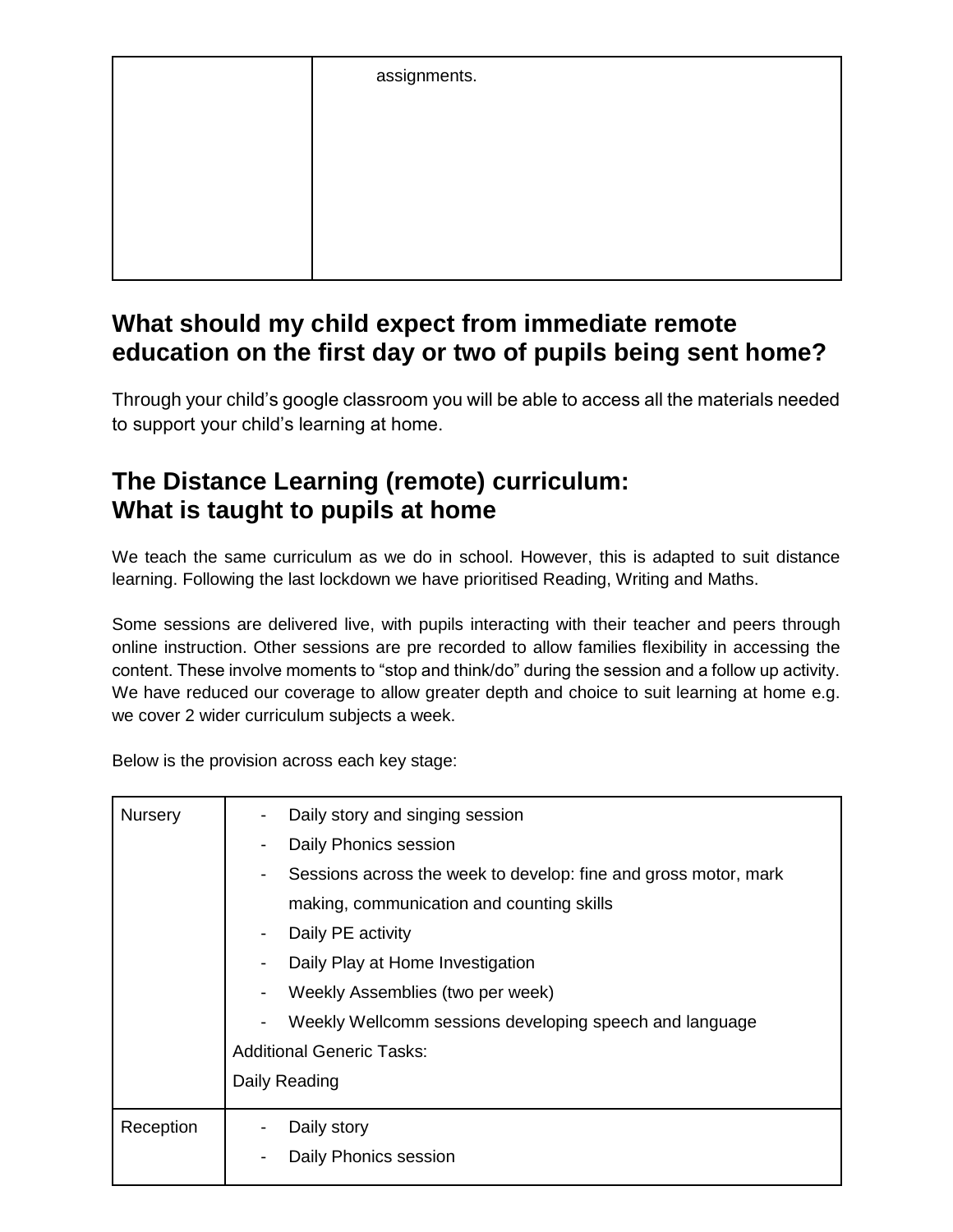|                   | Daily Writing session focus on developing Early Literacy<br>Daily Maths session<br>Daily Play at Home Investigations<br>Daily PE activity<br>$\overline{\phantom{a}}$<br>Weekly Assemblies (two per week)<br>Weekly Wellcomm sessions developing speech and language<br><b>Additional Generic Tasks:</b><br>Daily Reading, Reading Eggs (online phonics program), Handwriting, Numbots<br>(online maths program)                     |  |  |  |  |
|-------------------|--------------------------------------------------------------------------------------------------------------------------------------------------------------------------------------------------------------------------------------------------------------------------------------------------------------------------------------------------------------------------------------------------------------------------------------|--|--|--|--|
| Year 1            | Daily story<br>Daily Phonics session<br>Daily Maths Fluency Slides<br><b>Daily Writing Session</b><br>$\overline{\phantom{a}}$<br><b>Daily Maths Session</b><br>2 wider curriculum subjects<br>Daily Play at Home Investigation<br>Daily PE activity<br>Weekly Assemblies (Two per week)<br><b>Additional Generic Tasks:</b><br>Daily Reading, Reading Eggs (online phonics program), Handwriting, Numbots<br>(online maths program) |  |  |  |  |
| Year <sub>2</sub> | Daily story<br>Daily Spelling session<br>Daily Maths Fluency Slides<br>Daily Writing Session<br>Daily Maths Session<br>2 Wider Curriculum Subjects<br>Additional assignments<br>Daily PE activity<br>Weekly Assemblies (Two per week)<br><b>Additional Generic Tasks:</b><br>Daily Reading, Reading Eggs (online phonics program), Handwriting, Numbots<br>(online maths program)                                                    |  |  |  |  |
| Year 3-6          | Reading Session (3 times a week)<br>Spelling Session (3 times a week)<br>Daily Writing Session                                                                                                                                                                                                                                                                                                                                       |  |  |  |  |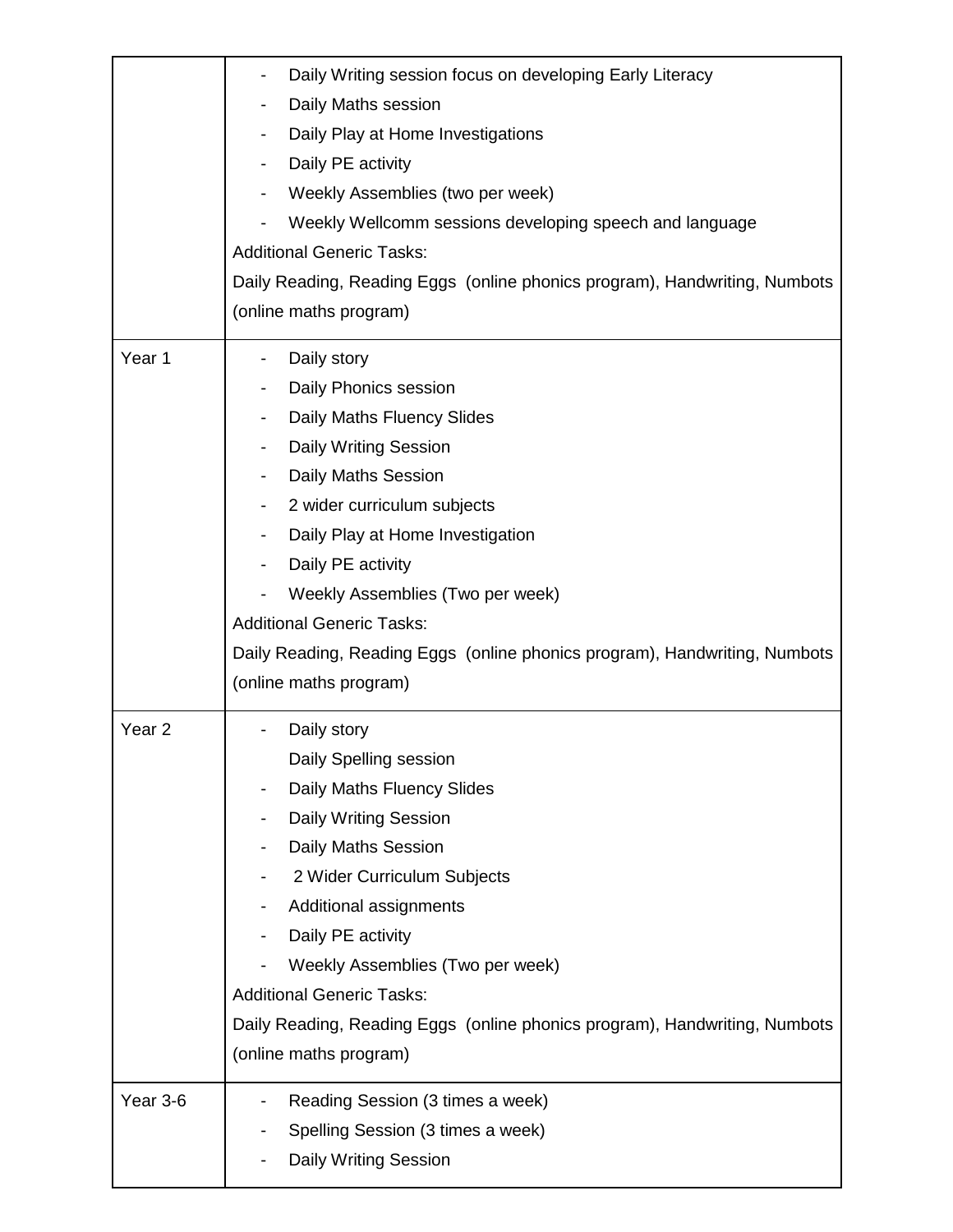| Daily Maths Session<br>$\overline{\phantom{a}}$                          |
|--------------------------------------------------------------------------|
| 2 wider curriculum subjects<br>-                                         |
| Daily PE activity<br>$\blacksquare$                                      |
| Weekly Assemblies (Two per week)<br>-                                    |
| <b>Additional Generic Tasks:</b>                                         |
| Daily Reading, Handwriting, Times table Rockstars (online maths program) |
|                                                                          |

### **How long can I expect work set by the school to take my child each day?**

We expect that distance learning (including remote teaching and independent work) will take pupils broadly the following number of hours each day:

| <b>Nursery</b> | 3 hours                |
|----------------|------------------------|
| Reception      | Minimum of three hours |
| Key Stage 1    | Minimum of three hours |
| Key Stage 2    | Minimum of three hours |

# **Accessing remote education**

### **How will my child access any online remote education you are providing?**

All learning can be accessed through your child's Google Classroom.

To support our learners, we have subscribed to:

- Reading eggs <https://readingeggs.co.uk/>(Reception Year 2)
- Numbots <https://play.numbots.com/#/account/school-login/61820>(Reception Year 2)
- Times table Rockstars <https://ttrockstars.com/> (Year 2 Year 6)

### **If my child does not have digital or online access at home, how will you support them to access remote education?**

We recognise that some pupils may not have suitable online access at home. We take the following approaches to support those pupils to access remote education: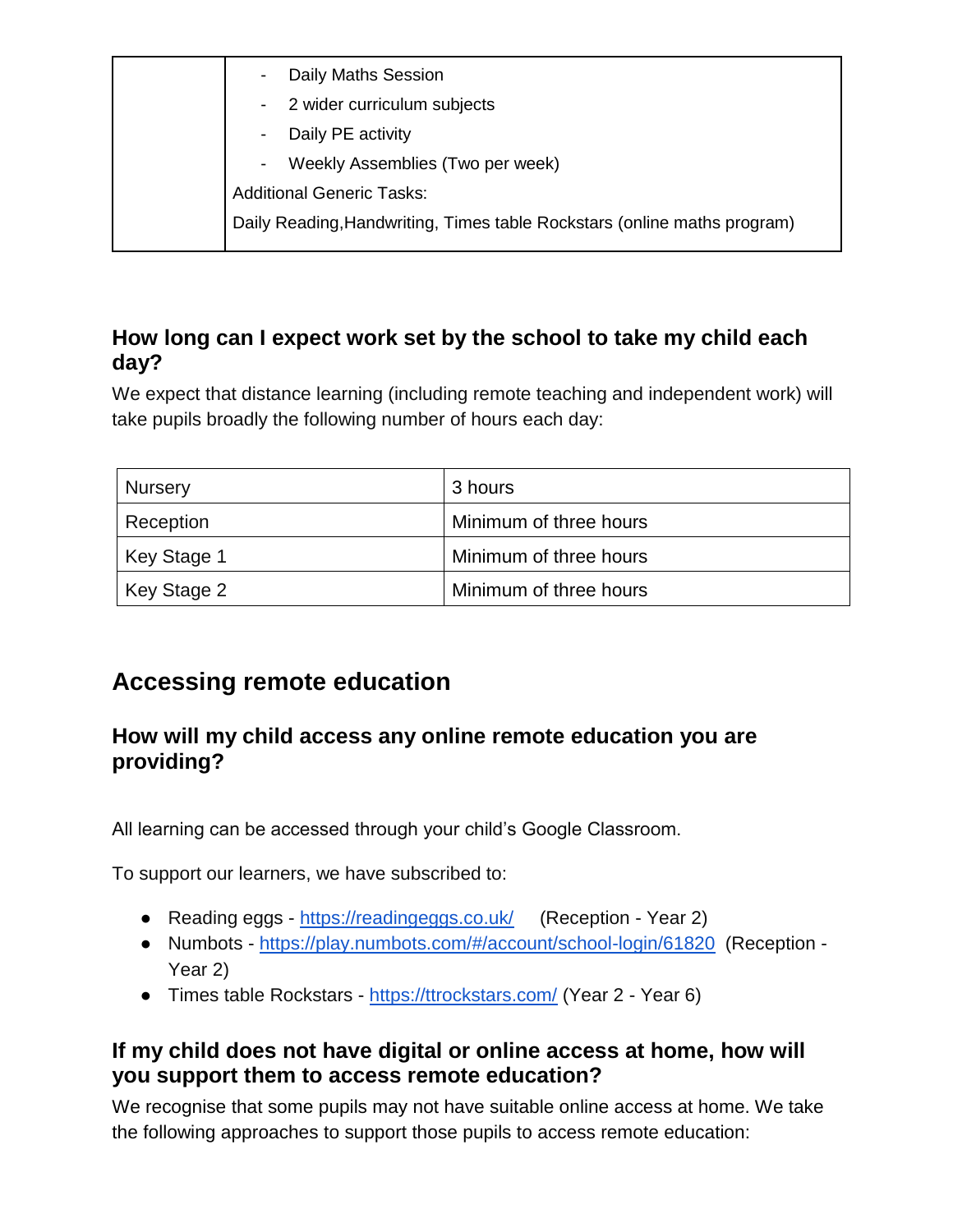- We have a loan system to allocate devices on a needs basis to families without or with limited access to devices.
- We have offered Data Sims to families with limited internet access
- Stationary packs are available including pencils, glue sticks, scissors etc

To access this support please email: admin@leavesden.education

- A priority of our provision is to limit the need to print resources. Activities are based on resources children can replicate at home.
- Class teachers are contactable through their school email.
- If there is a family who cannot submit work online, a weekly phone call from the class teacher will be offered although feedback on learning will be limited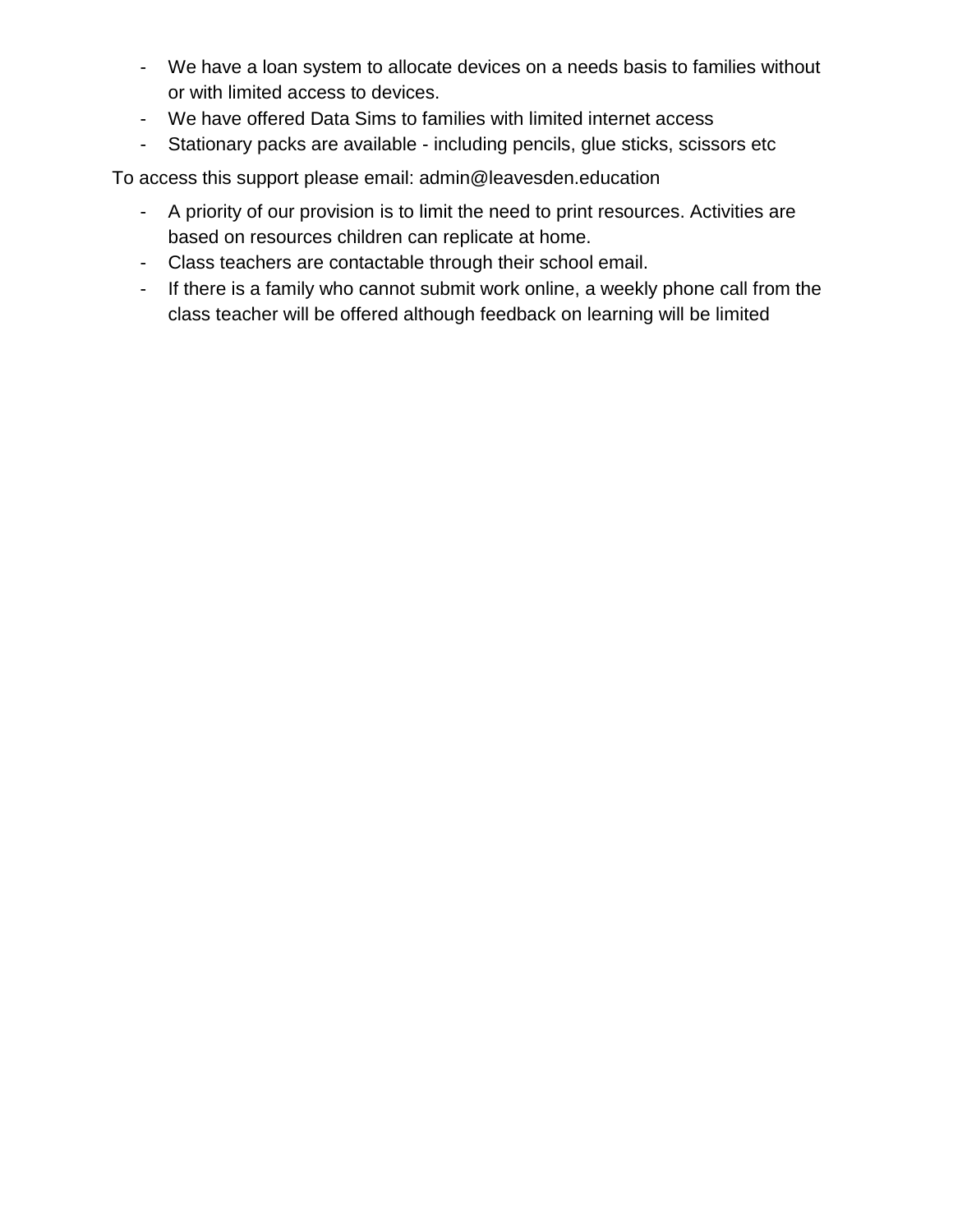## **Engagement and feedback**

#### **What are your expectations for my child's engagement and the support that we as parents and carers should provide at home?**

We expect children to attend their 3 weekly google meets and to hand in learning each day. We support families with structuring their week by providing a weekly timetable (see example below)

#### Weekly Timetable for Distance Learning

Class: River and Mountain

|                                    | Monday                                              | Tuesday                              | Wednesday                                       | Thursday                             | Friday                                                               |
|------------------------------------|-----------------------------------------------------|--------------------------------------|-------------------------------------------------|--------------------------------------|----------------------------------------------------------------------|
| Live Google Meet<br>Time<br>Focus  | River: 9.30am - writing<br>Mountain: 10am - writing |                                      | River: 9.30am - Maths<br>Mountain: 10am - Maths |                                      | River: 9.30am - Share a<br>drawing<br>Mountain:10am - Share<br>a tov |
| Pre-recorded Session<br>Focus      | Daily story & Songs                                 | Daily story & Songs                  | Daily story & Songs                             | Daily story & Songs                  | Daily story & Songs                                                  |
| Pre-recorded Session<br>Focus      | Phonics                                             | <b>Phonics</b>                       | <b>Phonics</b>                                  | <b>Phonics</b>                       | <b>Phonics</b>                                                       |
| Pre-recorded Session<br>Focus      | Maths                                               | Writing                              | Writing                                         | Maths                                | Writing                                                              |
| Play at Home<br>Investigation      | Role Play working at a<br>cafe                      | Pin the tail on the<br>tiger!        | Act out the story                               | Mark Marking                         | Float or sink<br>experiment                                          |
| <b>Additional PE Task</b>          | Cosmic Yoga                                         | Take a Walk!                         | Movement Break Video                            | Joe Wicks PE                         | Just Dance                                                           |
| Additional Chimp<br>Assembly       |                                                     | Chimp Assembly                       |                                                 | Chimp Assembly                       |                                                                      |
| <b>Additional Generic</b><br>Tasks | Reading to your child<br>Handwriting                | Reading to your child<br>Handwriting | Reading to your child<br>Handwriting            | Reading to your child<br>Handwriting | Reading to your child<br>Handwriting                                 |

### **How will you check whether my child is engaging with their work and how will I be informed if there are concerns?**

During each Google Meet a register is taken. If a child has not attended, a phone call is made to check-in with the family. This is then followed up by the class teacher.

If your child is unable to attend the Google Meet or unwell and not able to engage please email admin@leavesden.education.

We track children's attendance across the week alongside the learning submitted to teachers. Where there has been a lack of contact this is reported to our Designated Senior Persons. Lack of contact can result in a welfare check.

*As we progress, monitoring engagement will be further developed and this section will be updated.* 

#### **How will you assess my child's work and progress?**

Feedback can take many forms and may not always mean extensive written comments for individual children. Our approach to feeding back on pupil work is as follows. The